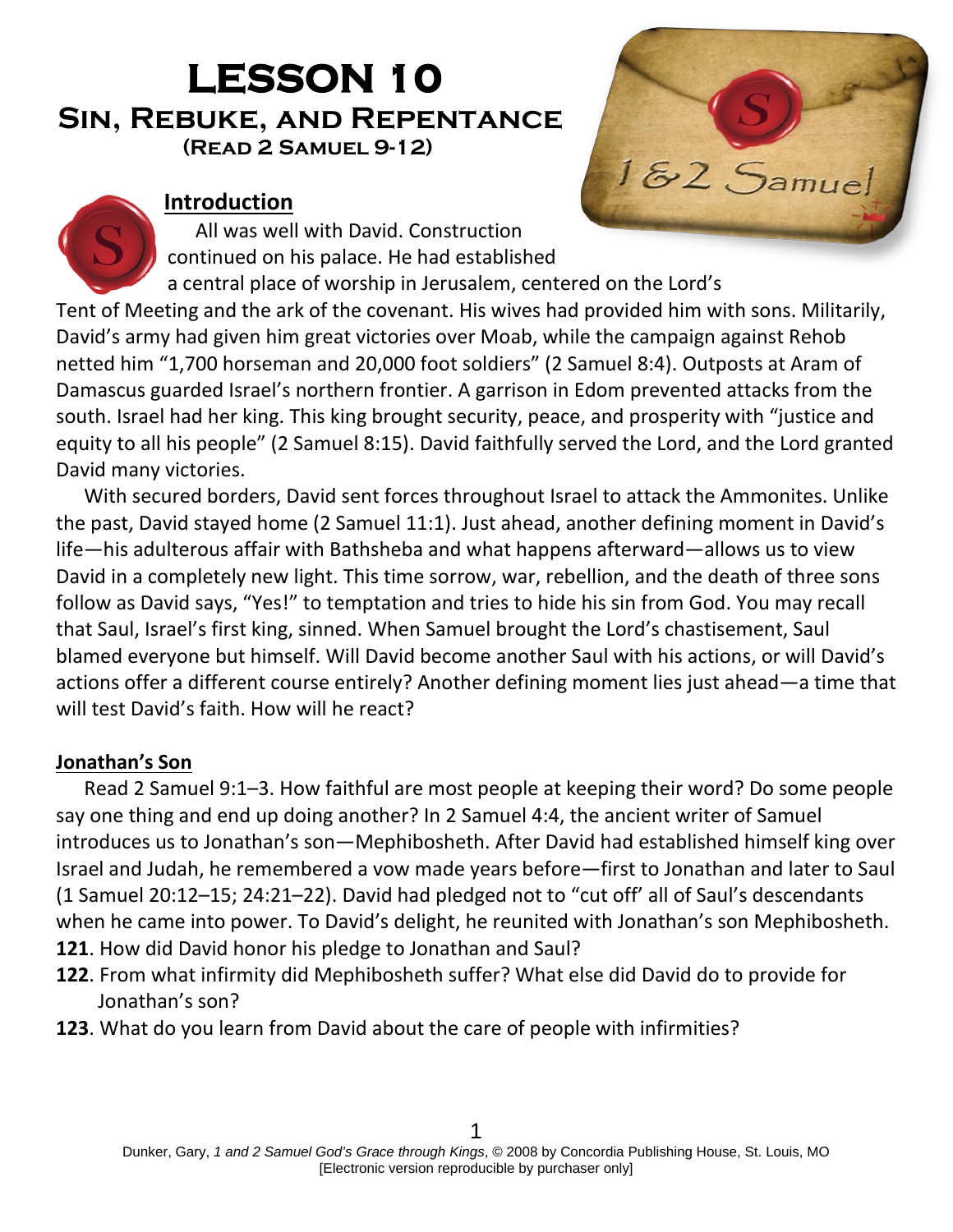

# **Victory over the Ammonites**

Read 2 Samuel 10. David's attempt to establish a relationship with the Ammonite king, Hanun, was met with a rebuff. Hanun dishonored David's emissaries by shaving off half of their beards and cutting off their robes at the waist.

**124**. Although surrounded by Ammonites and Syrians, Joab, one of David's generals, said, "May the LORD do what seems good to Him" (2 Samuel 10:12). How did Joab's words express his full confidence in God?

#### **David and Bathsheba**

Read 2 Samuel 11. Another of David's defining moments is at hand. One evening David saw Bathsheba bathing and fell in love. David sent for a servant and "inquired about the woman." **125**. David's servant brought back news that David should have heeded. What were his words?

**126**. An amorous tryst followed. David tried to hide his sin after Bathsheba announced her pregnancy. He failed. How did David try to justify his relationship to Bathsheba?

### **Rebuke and Repentance**

Read 2 Samuel 12. Sin may escape man's eyes, but it does not escape God's eyes. When Saul sinned, God sent Samuel to rebuke him. God used the prophet Nathan in like manner with David.

- **127**. What message did Nathan bring? Note especially verse 10.
- **128**. In addition, Nathan spoke of an "evil against you out of your own house." How did David react to God's rebuke? How was David's reaction different from that of Saul in previous sessions?
- **129**. The depth of David's repentance is expressed in Psalm 51. How would you describe the suffering that David endured because of his sin?
- **130**. Have you ever felt like David? If you feel comfortable, share your experience.
- **131**. Although David received God's forgiveness, sin still carried temporal consequences. What sorrow followed because of David's sin?
- **132**. God brings good out of evil. Bathsheba bore a second son for David. God named the child Jedidiah—"Beloved of the Lord." You and I know him by the name given by his parents. What did David and Bathsheba call this son?

#### **God's Word for Today**

God's Law shows us our need for a Savior. Nathan brought the full force of God's Law and laid it on David. He also applied the balm of God's grace in the Gospel.

**133**. Apply the words of Proverbs 28:13 to David. Now, if you feel comfortable, apply these words to yourself.